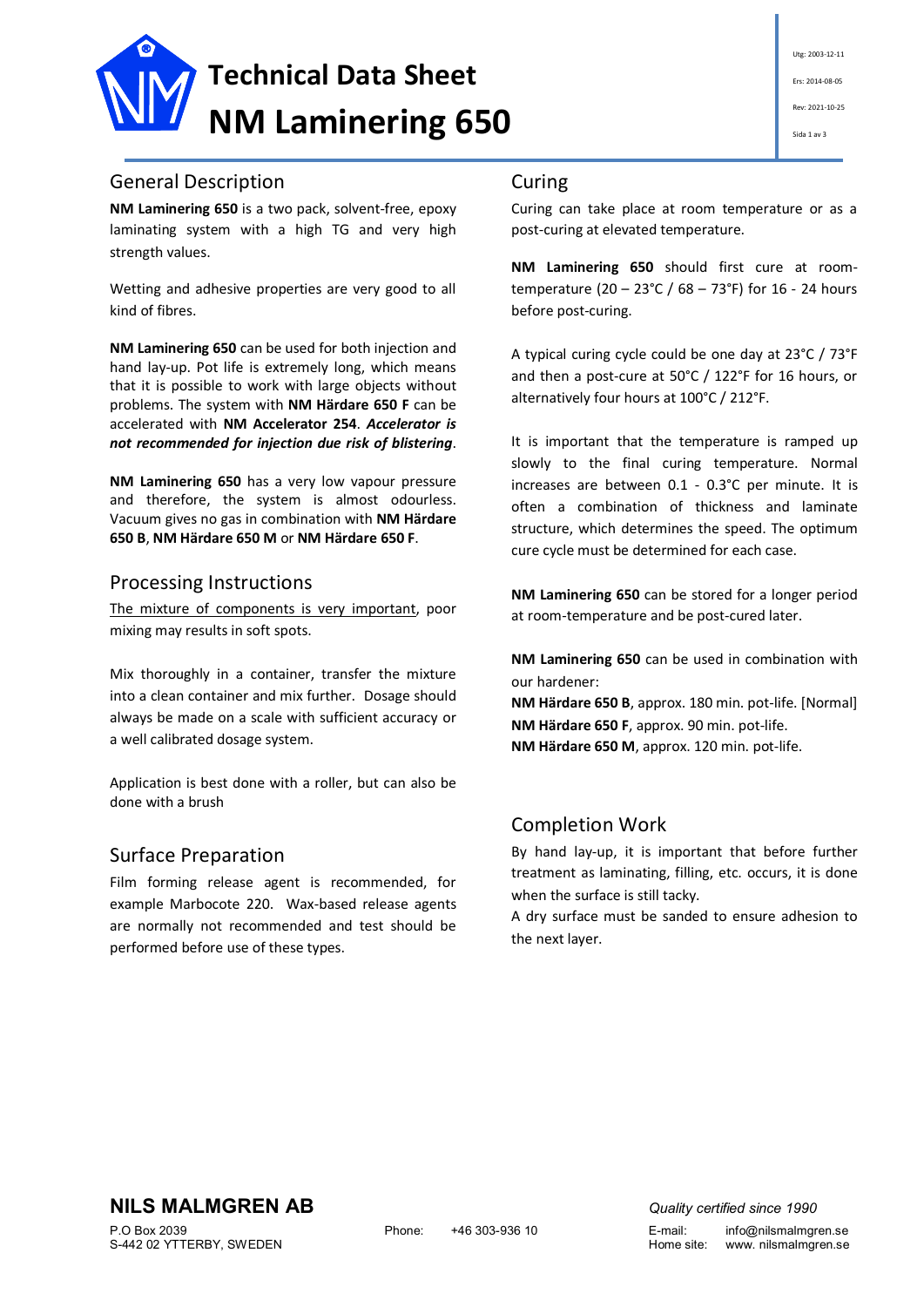| <b>Typical Properties</b>                              |                        |                    |                             |
|--------------------------------------------------------|------------------------|--------------------|-----------------------------|
| <b>Resin</b>                                           | NM Laminering 650      |                    |                             |
| Hardener                                               | NM Härdare 650 B       |                    |                             |
|                                                        | NM Härdare 650 M       |                    |                             |
|                                                        | NM Härdare 650 F       |                    |                             |
|                                                        |                        |                    |                             |
| <b>Mixing ratio:</b>                                   |                        |                    |                             |
| Resin - Hardener                                       | $100 - 35$ by weight   |                    |                             |
|                                                        |                        |                    |                             |
| Density:                                               | 1096 kg/m <sup>3</sup> |                    |                             |
| Viscosity:                                             | $0.36$ Pa $\cdot$ s    |                    |                             |
| Dry content:                                           | 100%                   |                    |                             |
|                                                        |                        |                    |                             |
|                                                        | NM Härdare 650 B       | NM Härdare 650 M   | NM Härdare 650 F            |
| Pot life 100 g 20°C / 73°F:                            | >180 minutes           | 120 minutes        | 90 minutes                  |
|                                                        |                        |                    |                             |
| +5% NM Accelerator 254:                                | 20                     | 17                 | 13 minutes                  |
| +10% NM Accelerator 254:                               | 10                     | 9                  | 7.5 minutes (only 50 grams) |
|                                                        |                        |                    |                             |
| Development of $T_G$                                   |                        |                    |                             |
| 24 h, 23°C / 73°F:                                     | 32°C / 90°F            | 41°C / 106°F       | 45°C / 113°F                |
| 7d, 23°C / 73°F:                                       | 55°C / 131°F           | 55°C/131°F         | 55°C / 131°F                |
| 7w, 23°C / 73°F:                                       | 71°C / 160°F           | 63°C / 145°F       | 63°C / 145°F                |
| 16h, 50°C / 122°F:                                     | 71°C / 160°F           | 71°C / 160°F       | 73°C / 163°F                |
| 16h, 60°C / 140°F:                                     | 81°C / 178°F           | 83°C / 181°F       | 84°C / 183°F                |
|                                                        |                        |                    |                             |
| 16h, 60°C + 2h 100°C /212°F: 101°C / 214°F             |                        | 94°C / 201°F       | 90°C / 194°F                |
| Flexural strength                                      |                        |                    |                             |
| 7 days at 23°C / 73°F:                                 | 91.5 MPa               | 91 MPa             | 91 MPa                      |
| 16 hours at 50°C / 122°F:                              | 116 MPa                | 116 MPa            | 120 MPa                     |
| 16 hours at 60°C / 140°F:                              | 123 MPa                | 123 MPa            |                             |
|                                                        |                        |                    |                             |
| E-modulus                                              |                        |                    |                             |
| 7 days at 23°C / 73°F:                                 | 3.3 GPa                | 3.2 GPa            | 3.1 GPa                     |
| 16 hours at 50°C / 122°F:                              | 2.9 GPa                | 2.8 <sub>GPa</sub> | $2.7$ GPa                   |
| 16 hours at 60°C / 140°F:                              | 2.9 GPa                |                    |                             |
| Tensile strength                                       |                        |                    |                             |
| 7 days at 23°C / 73°F:                                 | 69 MPa                 | 69 MPa             |                             |
|                                                        |                        |                    |                             |
|                                                        |                        |                    |                             |
|                                                        |                        |                    |                             |
| <b>Elongation at break</b>                             |                        |                    |                             |
| 7 days at 23°C / 73°F:                                 | 6.4%                   | 6.3%               |                             |
| 16 hours at 50°C / 122°F:                              | 6.0%                   | 6.0%               |                             |
| 16 hours at 60°C / 140°F:                              | 6.0%                   | 6.0%               |                             |
| 16 hours at 50°C / 122°F:<br>16 hours at 60°C / 140°F: | 70 MPa<br>72 MPa       | 70 MPa<br>72 MPa   |                             |